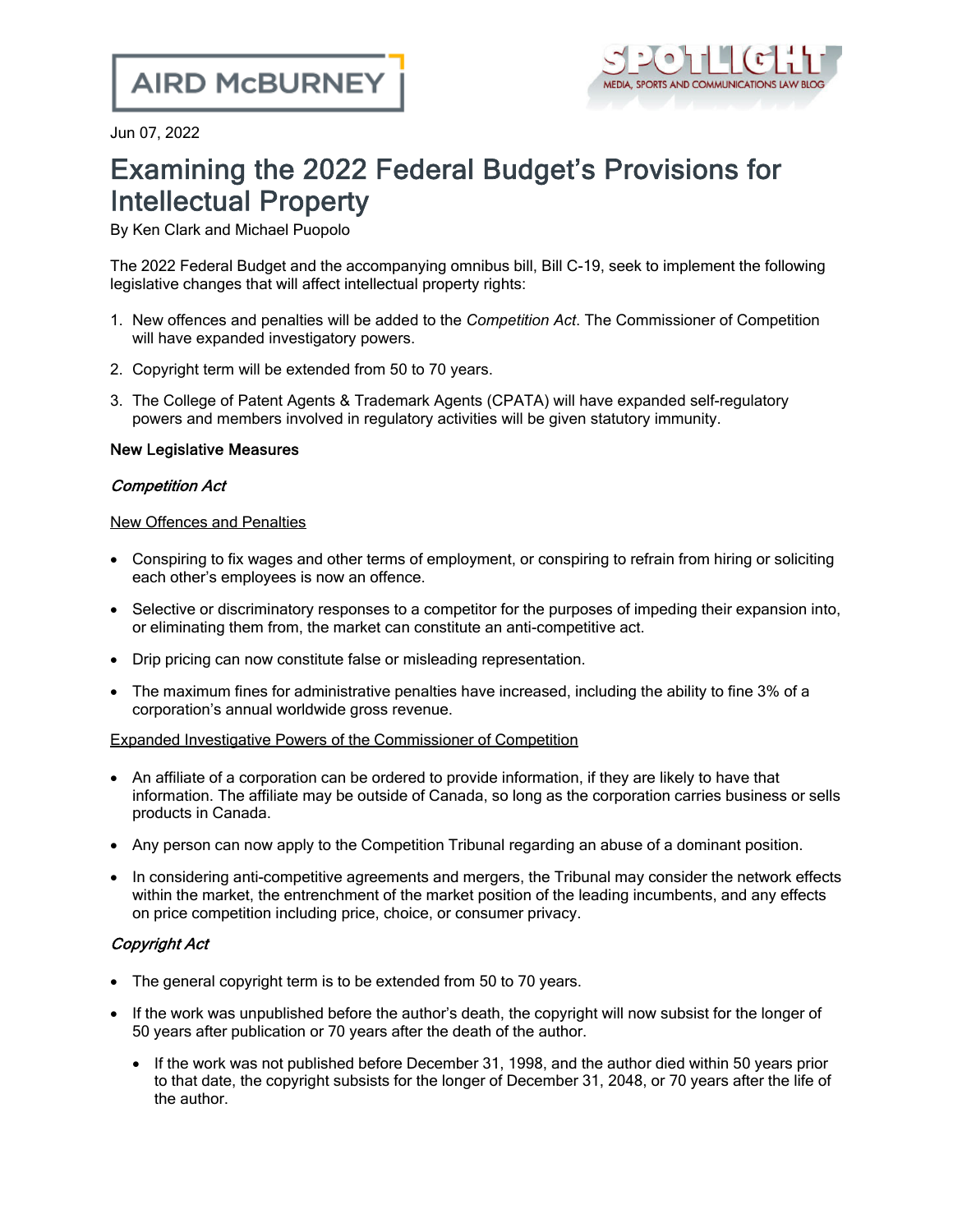· Budget 2022 also mentions working to ensure fair remuneration for copyright holders and a "sustainable educational publishing industry." No legislation regarding these issues has been tabled.

#### College of Patent Agents and Trademark Agents Act

Expanded Independence and Immunity

- It is now explicitly stated that the College may acquire, dispose of, or lease real or personal property and borrow money.
- · The Board may authorize the College's directors, committee members, the Registrar, investigators, officers, or employees to act on behalf of the College. The Registrar can delegate any of their powers, duties or functions.
- · All persons acting for the College exercising their powers, duties or functions in good faith are immune from proceedings for damages. The College must indemnify these persons against costs and payments arising from any proceeding involving the exercise of their powers or duties.
	- · Those disclosing information or making a complaint to the College or investigator in good faith are also immune from proceedings for damages.
- The Board may now make by-laws respecting the creation of committees, defining professional conduct, and prescribing circumstances in which the Registrar may dismiss a complaint.
- The Governor-in-Council may make regulations applying any provision of the Canada Not-for-profit Corporations Act to the College. The Board may now make by-laws in respect to the subject matter of regulations imposed by the Governor-in-Council.

#### Expanded Investigative Powers

- · Complaints are to be made to the Registrar, who then refers them to the Investigation Committee.
- · The Investigation Committee may now make rules respecting their practices, procedures, and management.
- The Investigation Committee may impose restrictions or conditions on a licensee who is under investigation, or suspend their license. That licensee may request that the Discipline Committee review that decision.

#### Tax Incentives

The Scientific Research and Experimental [Development](https://www.canada.ca/en/revenue-agency/services/scientific-research-experimental-development-tax-incentive-program.html) (SR&ED) Program is under review.

The adoption of a patent box [regime](https://taxfoundation.org/tax-basics/patent-box/) will be assessed.

#### Investments in Research & Development, Economic Growth, and a Stable Supply Chain

The budget proposes the creation of an independent federal innovation and investment agency. This would cost \$1 billion over five years to support its initial operations, starting in 2022-23.

The government also proposes to invest \$750 million over six years, starting in 2022-23, to support the growth and development of Canada's Global [Innovation](https://ised-isde.canada.ca/site/innovation-superclusters-initiative/en/about-canadas-innovation-superclusters-initiative) Clusters. These include: plant-based protein alternatives, ocean-based industries, advanced manufacturing, digital technologies, and artificial intelligence.

Among other provisions, there will be an attempt to modernize the National [Research](https://nrc.canada.ca/en/) Council and investigate new ways of integrating university researchers and business partners to better serve invention and innovation.

#### Summary of other provisions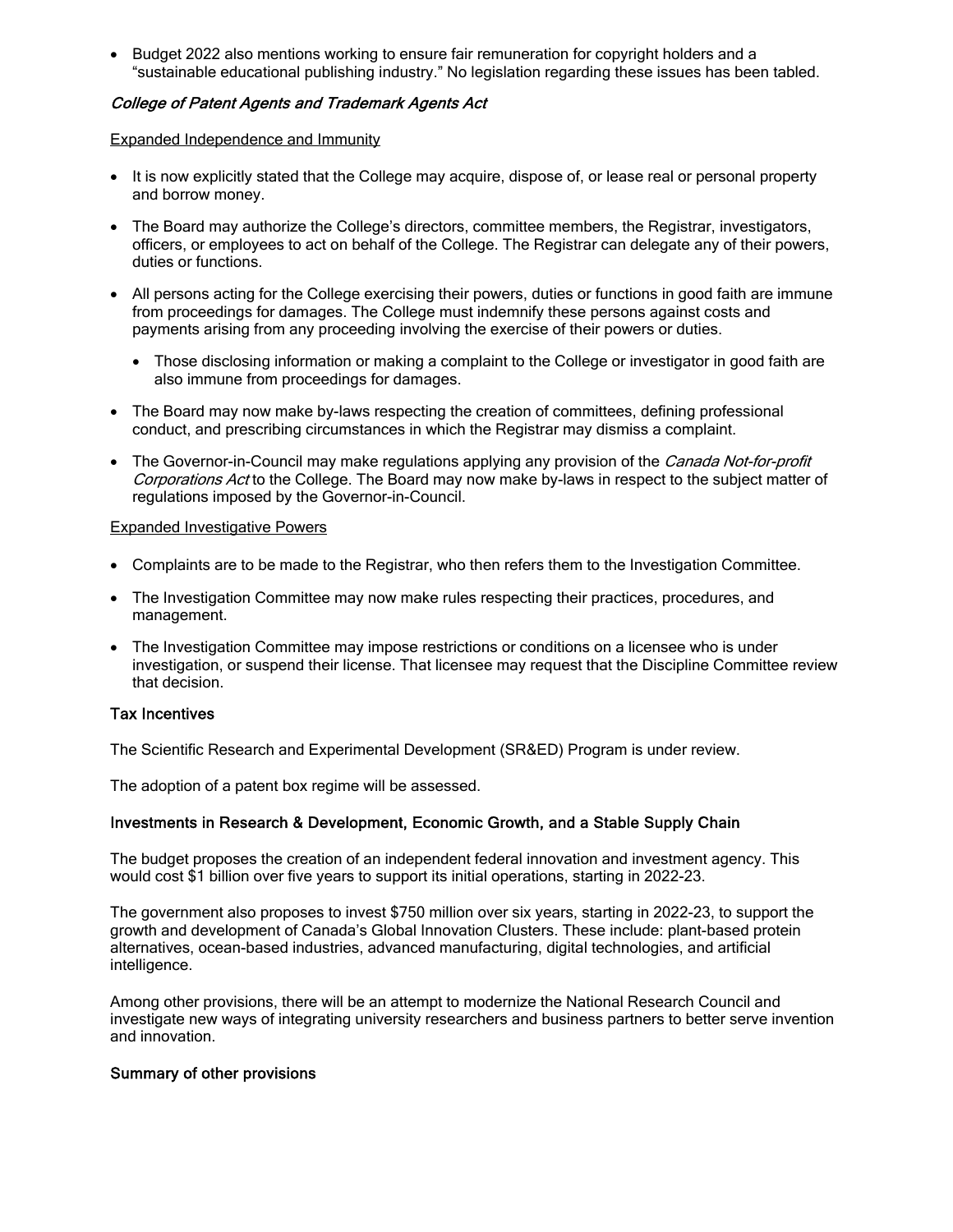Beyond these large sweeping actions, the table below outlines many of the 2022 Federal Budget's other investments designed to encourage research, innovation, and the development of intellectual property (IP).

#### Initiative

#### Investment

Purpose

Innovation, Science and Economic [Development](https://www.ic.gc.ca/eic/site/icgc.nsf/eng/home) Canada (ISED)

\$47.8 million over 5 years, starting in 2023-24, and \$20.1 million ongoing

To launch a national lab-to-market platform to assist graduate students and researchers take their work to market

\$35 million over 5 years, starting in 2022-23

To Global Affairs Canada for the

**[CanExport](https://www.tradecommissioner.gc.ca/funding-financement/canexport/index.aspx)** 

program to help Canadian businesses secure their IP in foreign markets

\$10.6 million over 5 years, starting in 2022-23, and \$2 million ongoing

To launch a survey to assess the government's previous investments in science and research, and how knowledge created at post-secondary institutions generates commercial outcomes

\$2.4 million over 5 years, starting in 2022-23, and \$0.6 million ongoing

To expand the use of

[Explore](https://ised-isde.canada.ca/ipm-mcpi/) IP

, Canada's IP marketplace, so that more Canadian business can take advantage of public sector IP

\$0.8 million over 5 years, starting in 2022-23, and \$0.2 million ongoing

To expand the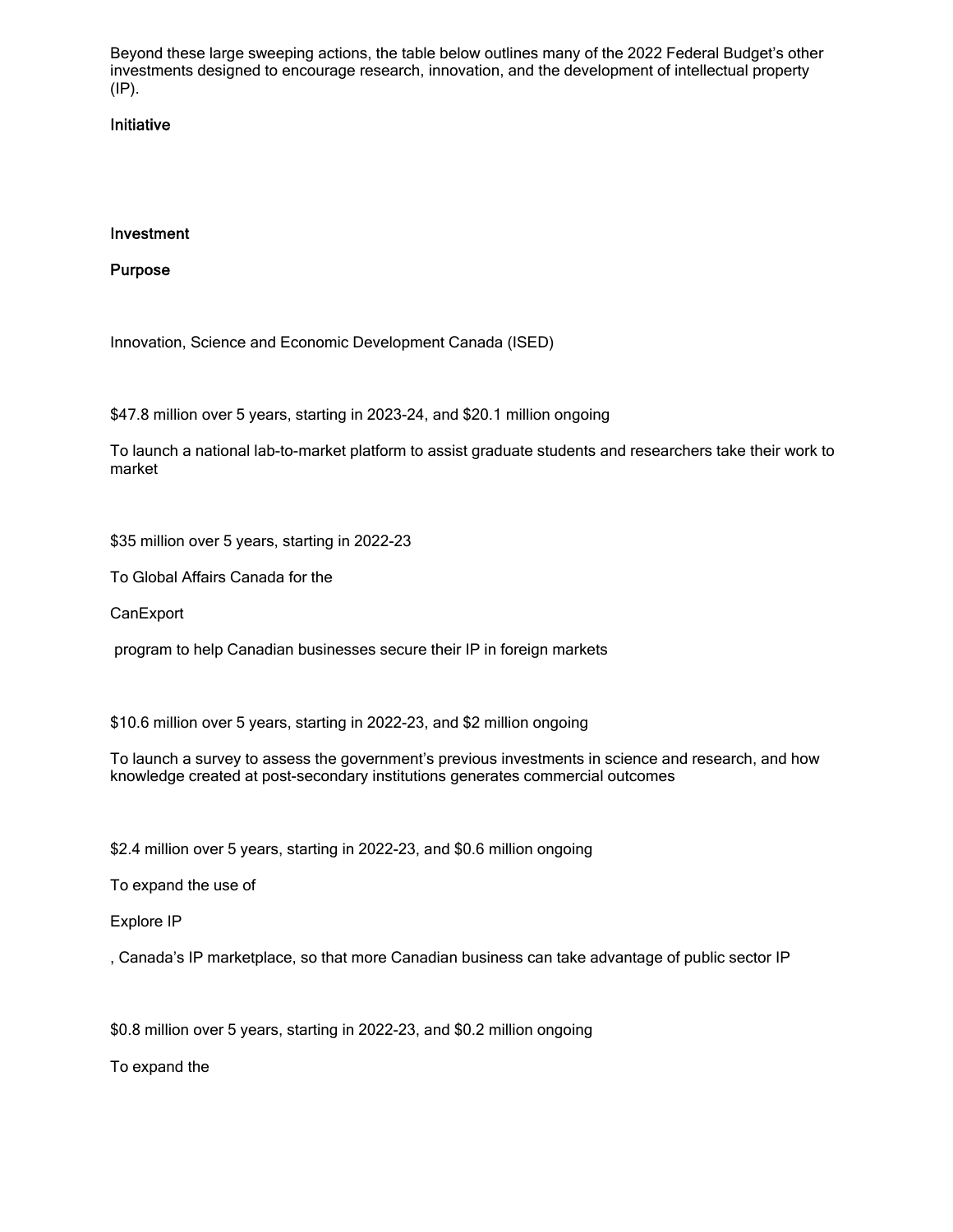#### [Intellectual](https://www.ic.gc.ca/eic/site/108.nsf/eng/h_00008.html) Property Legal Clinics Program

, which serves to improve access to basic IP services

\$1 billion over 6 years on a cash basis, starting in 2024-25

To support the

Strategic [Innovation](https://ic.gc.ca/eic/site/125.nsf/eng/h_00000.html) Fund

's efforts to support critical mineral projects with priority to manufacturing, processing, and recycling applications. This will also be used to support the growth of the solar panel industry

\$45 million over 5 years on a cash basis, starting in 2022-23

To engage with stakeholders, conduct market analysis, and support projects that will strengthen Canada's semiconductor industry

National Resources Canada and the National Research Council

\$144.4 million over 5 years, starting in 2022-23

To support research, development, and deployment of technologies and materials to support critical mineral value chains

Clean Agricultural Technology

\$329.4 million over 6 years, starting in 2022-23, with \$0.6 million in remaining amortization

To triple the size of the

Agricultural Clean [Technology](https://www.canada.ca/en/agriculture-agri-food/news/2020/10/agricultural-clean-technology-program.html) Program

and invest in technologies that reduce emissions and save farmers time and money

\$100 million over 6 years, starting in 2022-23

To federal granting councils to support post-secondary research in developing technologies and crop varieties that will allow for net-zero emission agriculture

[Communication](https://www.cse-cst.gc.ca/en) Security Establishment (CSE)

\$17.7 million over 5 years starting in 2022-23, and \$5.5 million thereafter until 2031-32

To further protect Canada from cyberthreats by establishing a research chair program to fund research on cutting-edge cybersecurity technologies and other technology related to CSE activities

Implementation of the National Security Guidelines for Research Partnership

\$125 million over 5 years, starting in 2022-23, and \$25 million ongoing

For the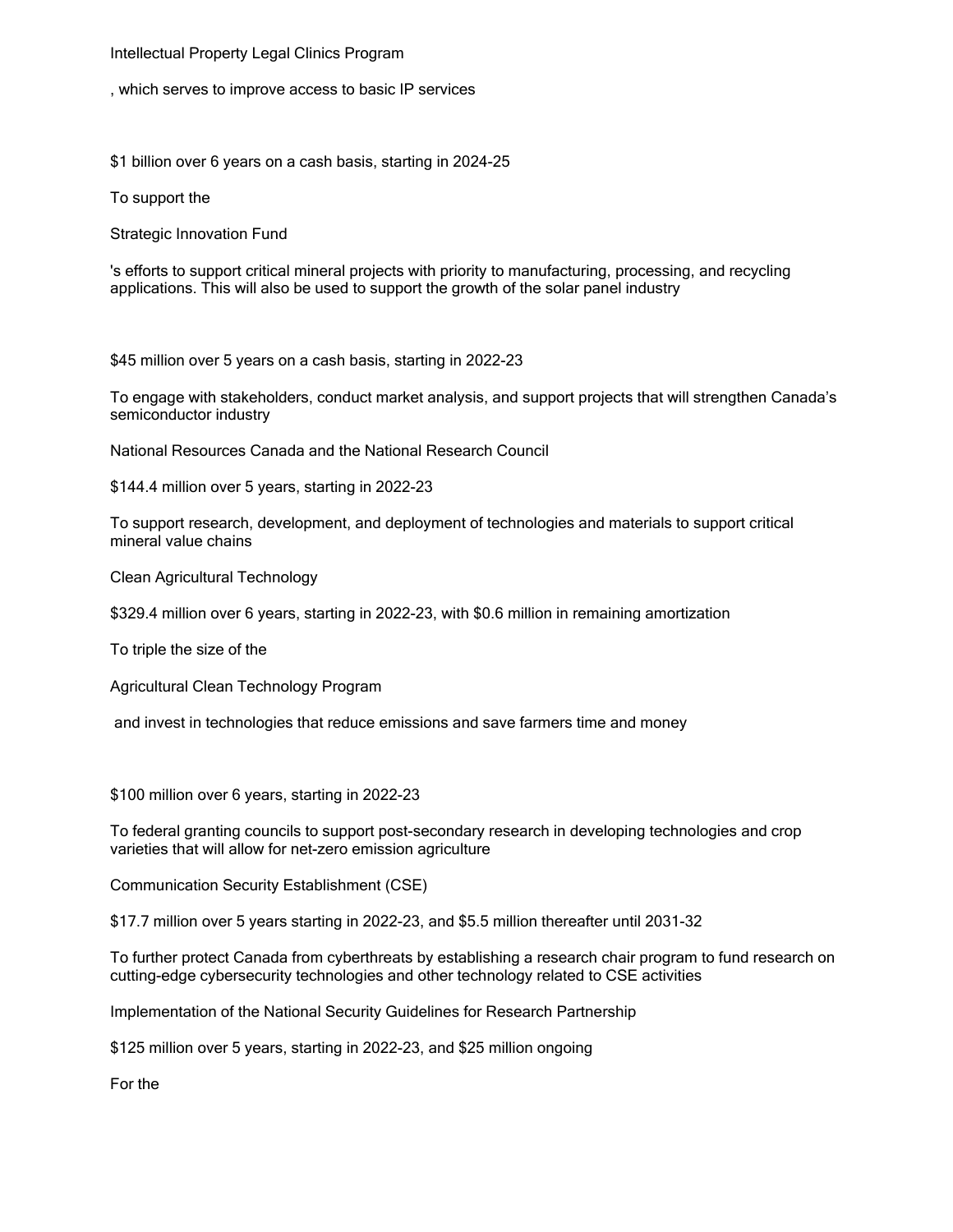[Research](https://www.rsf-fsr.gc.ca/home-accueil-eng.aspx) Support Fund

 to build capacity within post-secondary institutions to identify, assess, and mitigate potential risks to research security

\$34.6 million over 5 years starting in 2022-23, and \$8.4 million ongoing

To enhance Canada's ability to protect our research, and to establish a Research Security Centre to directly advise research institutions

[Coordinated](https://canhealthnetwork.ca/) Accessible Health Network

\$30 million over 4 years, starting in 2022-23

To expand the Network nationally to Quebec, the territories, and Indigenous communities, and invest in made-in-Canada health technologies and solutions

Canadian Institute of Health [Research](https://cihr-irsc.gc.ca/e/193.html)

\$20 million over 5 years, starting in 2022-23

To support research on the long-term effects of COVID-19 infections, and the impacts of COVID-19 on health-care symptoms

\$20 million over 5 years, starting in 2022-23

To support research on dementia and brain health, including treatment options and the mental health consequences for caregivers

Canadian High Arctic [Research](https://www.canada.ca/en/polar-knowledge/CHARScampus.html) Station

\$14.5 million over 5 years, starting in 2022-23, with \$8.4 million in remaining amortization, and \$2.5 million ongoing

To support the completion and operation of the research station and strengthen Canadian leadership on Arctic issues

The Lunar [Gateway](https://www.asc-csa.gc.ca/eng/astronomy/moon-exploration/lunar-gateway.asp)

\$1.9 billion over 24 years

To build and operate the Canadarm3. The

Civil Lunar Gateway Agreement Implementation Act

was included in Bill C-19 to ratify the Canada-U.S. Lunar Gateway Treaty and enable Canadian astronauts to go to the moon

Various federal granting councils

\$38.3 million over 4 years, starting in 2023-24, and \$12.7 million ongoing

For the federal granting councils to add 12 to 25 new, internationally recruited Canada Excellence Research Chairs in the fields of science, technology, engineering, and mathematics